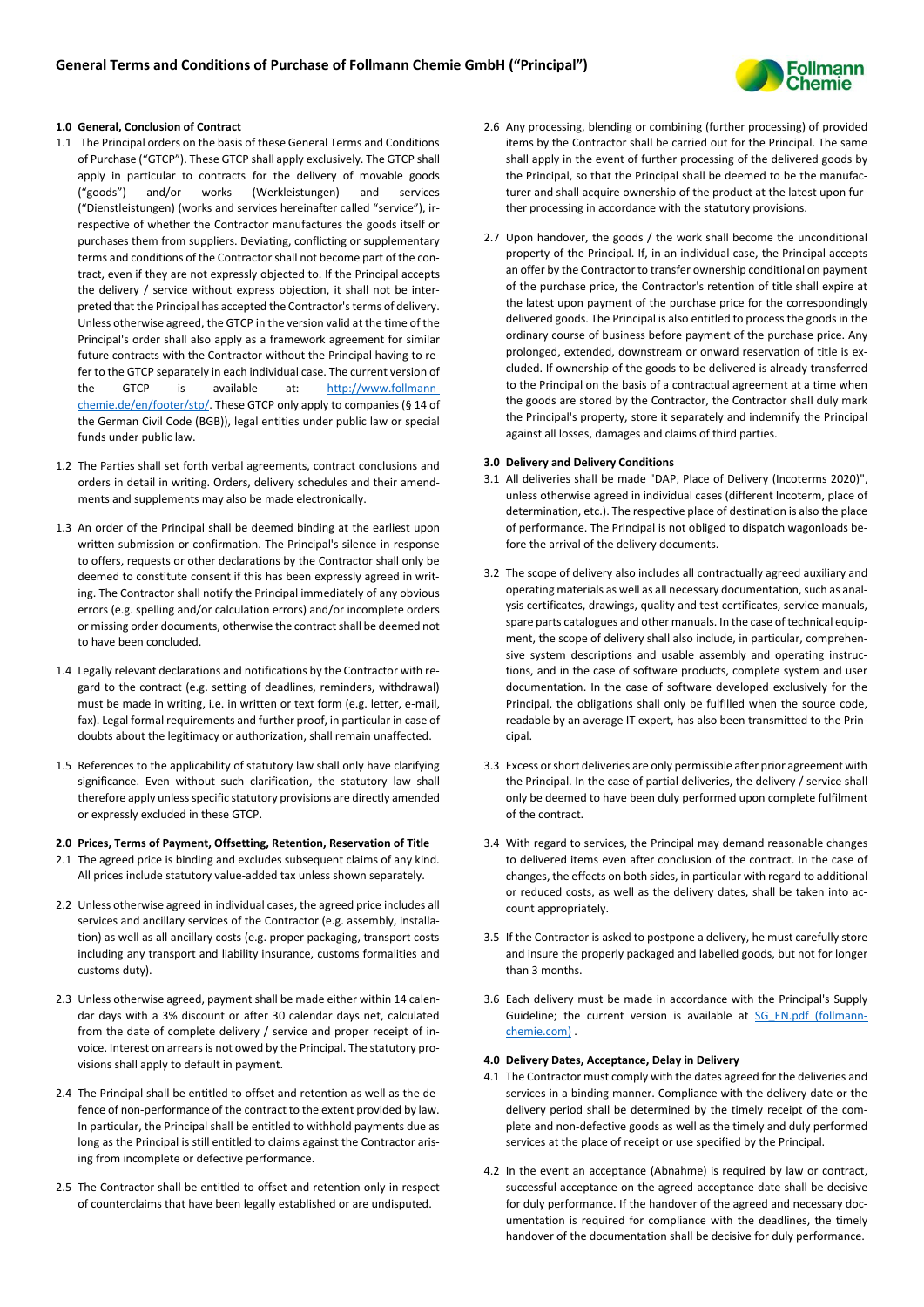

- 4.3 If the Contractor realises that an agreed delivery date or period cannot be met for any reason, it shall notify the Principal thereof in writing without delay, stating the reasons and the expected duration of the delay. However, the obligation to deliver / perform on the agreed date shall remain unaffected. The unconditional acceptance of a delayed (partial) delivery / (partial) service does not constitute a waiver by the Principal of rights or claims.
- 4.4 If the Contractor does not provide the delivery / service or does not provide it within the agreed delivery / service time or if it is in default, the rights of the Principal - in particular to withdraw from the contract and to claim damages - shall be determined in accordance with the statutory provisions. The provision in clause 4.5 remains unaffected.
- 4.5 In the event of a delay in delivery, the Principal shall be entitled to claim a contractual penalty from the Contractor in the amount of 0.3% of the order sum per working day on which the Contractor is in default, but not more than 5% of the order sum in total. The Principal reserves the right to assert further claims of damages on account of delayed delivery. However, the contractual penalty shall be deducted from a asserted claim of damages. The Principal shall be entitled to assert the contractual penalty until the final invoice.

## **5.0 Defective Delivery/Service, Notice Periods, Serial Defects**

- 5.1 The Principal shall be entitled to all statutory rights available by law, in particular warranty claims. In accordance with the statutory provisions, the Contractor shall be liable in particular for ensuring that the goods have the agreed quality at the time of transfer of risk to the Principal. In any case, product descriptions which - in particular by designation or reference in the Principal's order - are the subject matter of the respective contract or were included in the contract in the same way as these GTCP shall be deemed to be an agreement on the quality of the product, irrespective whether the product description originates from the Principal, the Contractor or the manufacturer.
- 5.2 The Principal is not obliged to inspect the goods at delivery or make special enquiries about any defects upon conclusion of the contract; this does not affect clause 5.3. In partial deviation from § 442 sec. (1) sentence 2 of the German Civil Code (BGB), the Principal is therefore also entitled without restriction to claims for defects if the Principal remained unaware of the defect upon conclusion of the contract due to gross negligence.
- 5. 3 The statutory provisions of §§ 377, 381 of German Commercial Code (HGB) shall apply with the following deviations: The Principal duly fulfils any applicable obligations to give notice of defects and to examine the goods upon delivery if the Principal examines the delivered goods within 12 calendar days after delivery with regard to identity, quantity and externally recognisable defects, in particular transport damage, insofar as this is feasible at all in the ordinary course of business. If a defect becomes apparent in the course of such inspection, the Principal shall notify the Contractor of the defect without delay. In the case of defects which were not recognisable during the aforementioned inspection, the Principal shall notify the Contractor immediately after discovery. The timely dispatch of the notification shall be sufficient to preserve the rights of the Principal. If the Contractor has fraudulently concealed the defect, he is not entitled to invoke a breach of the obligations to give notice of defects and/or to examine the goods. This obligations according to § 377 HGB are not applicable if the transaction is not a commercial transaction (§ 343 HGB) for both parties. The Contractor is obliged to carry out an outgoing goods inspection in accordance with clause 8.1. Insofar as acceptance (Abnahme) has been agreed, there is no obligation to inspect and give notice of defects.
- 5.4 Claims for subsequent performance shall also include the removal of the defective goods and their re-installation if the goods have been installed in another item or attached to another item in accordance with their type and purpose of use; the Principal's statutory claim to reimbursement of corresponding expenses shall remain unaffected. The expenses necessary for the purpose of inspection if the goods are defective shall

be borne by the Contractor even if no defect could be detected in such inspection. The Principal's liability for damages in the event of an unjustified request to remedy a defect shall remain unaffected; in this respect, however, the Principal shall only be liable if it was aware or was grossly negligent in not recognising that the goods are not defective.

- 5.5 Notwithstanding the statutory rights of the Principal and the provisions in clause 5.4, the following shall apply: If the Contractor fails to fulfil its obligation to remedy the defect - at the Principal's discretion either by remedying the defect (repair) or by delivering a defect-free item (replacement) - within a reasonable period set by the Principal, the Principal may remedy the defect itself and demand reimbursement from the Contractor of the expenses required for this purpose and/or a corresponding advance payment. If the subsequent performance by the Contractor fails or is unreasonable for the Principal (e.g. due to particular urgency, risk to safety or occurrence of disproportionate damage), no reasonable period for remedying the defect needs to be set; the Principal shall inform the Contractor of such circumstances without delay, if possible in advance.
- 5.6 If similar defects occur in more than 3% of the delivered goods (serial defects), the Principal shall be entitled to reject the entire existing delivery quantity as defective and to assert the statutory and contractually agreed defect claims respectively.

#### **6.0 Supplier Recourse**

- 6.1 In addition to the claims for defects, the Principal shall be entitled without restriction to statutory claims for recourse within a supply chain (supplier recourse pursuant to §§ 445a, 445b, 478 BGB). In particular, the Principal is entitled to demand from the Contractor exactly the type of subsequent performance (repair or replacement delivery) that the Principal owes its own customers in the individual case. The statutory right of choice of the Principal (§ 439 sec. (1) BGB) shall remain unaffected.
- 6.2 Before the Principal acknowledges or fulfils a claim for defects asserted by its customer (including reimbursement of expenses pursuant to §§ 445a sec. (1), 439 sec. (2) and (3) BGB, it shall notify the Contractor and request a written statement, briefly setting out the facts of the case. If a substantiated statement is not made within a reasonable period of time and if no amicable solution is reached, the claim for defects actually granted by the Principal shall be deemed to be owed to his customer. In this case, the Contractor shall be obliged to provide counter-evidence.
- 6.3 The claims arising from the supplier's recourse shall also apply if the defective goods have been further processed by the Principal or another customer, e.g. by installation in another product.

### **7.0 Limitation period**

The limitation period for material defects and defects of title shall be three years, unless expressly agreed otherwise. The limitation period for claims of defects in a building or in building materials shall be governed by the statutory provisions, unless expressly agreed otherwise. The statutory limitation period for claims in rem for surrender shall remain unaffected. Furthermore, claims arising from defects of title shall in no case become statute-barred as long as a third party can still assert its right against the Principal. The commencement of the limitation period set by statutory law shall apply.

## **8.0 Quality assurance, Product liability, Packaging**

8.1 The Contractor shall carry out outgoing goods inspections with regard to the agreed specifications and usual quality of comparable goods, whereby only defects-free goods may be delivered. The Contractor's factory inspections shall ensure that his deliveries comply with the Principal's technical delivery terms and conditions. The Contractor undertakes to keep records of the inspections carried out and to archiving all test, measurement and inspection results for 10 years. The Principal shall be entitled to have access to these documents and to make copies at any time.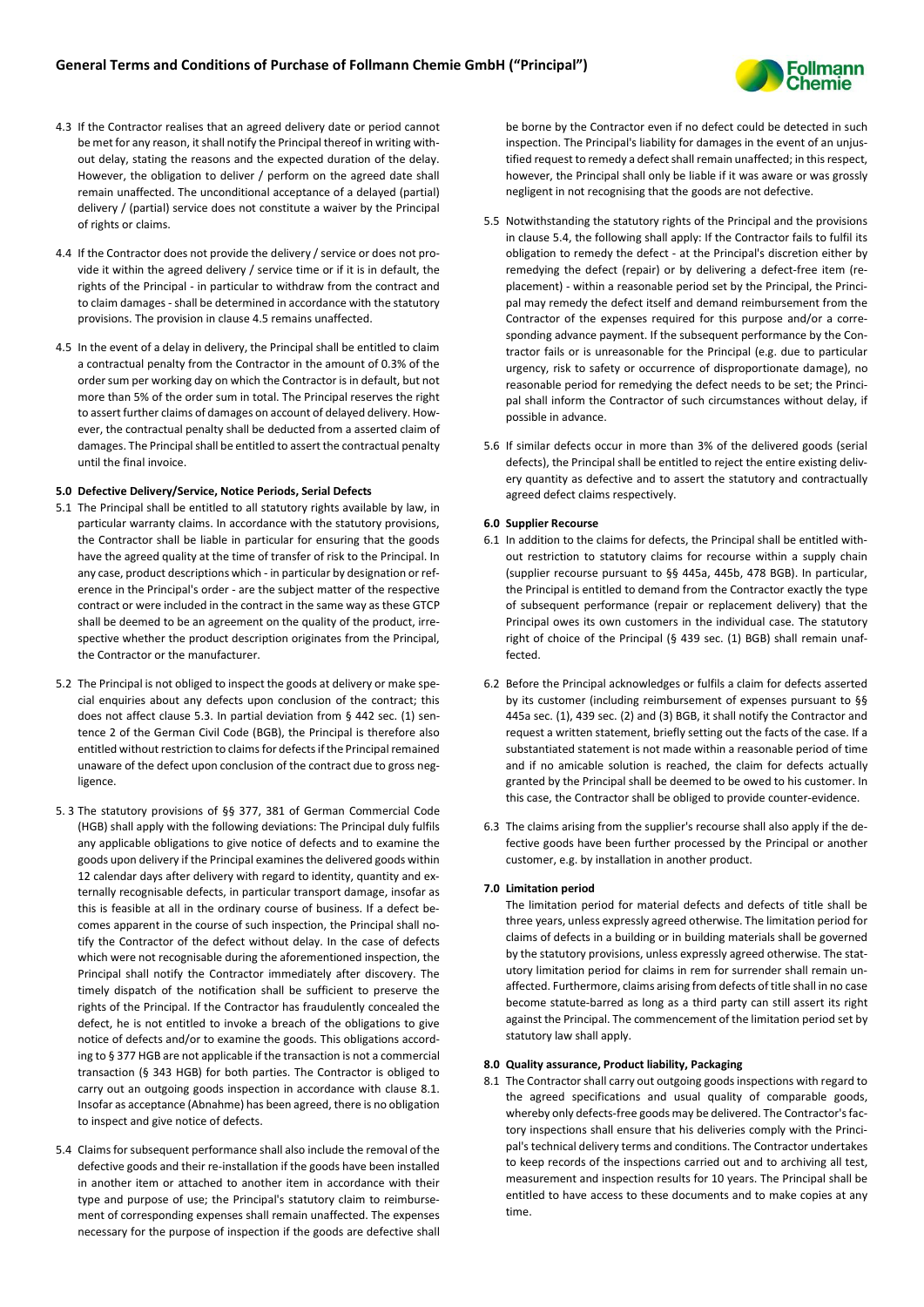

- 8.2 Without prejudice to further rights and claims of the Principal, the Contractor shall be obliged to indemnify the Principal against all (including unjustified) claims of third parties if the cause lies within its sphere of control and organisation.
- 8.3 Within the scope of its indemnification obligation, the Contractor shall reimburse expenses pursuant to §§ 683, 670 BGB arising from or in connection with a third party claim against the Principal, e.g. due to violation of official safety regulations or due to domestic or foreign product liability regulations or laws, including recall actions carried out by the Principal. The Principal shall inform the Contractor of the content and scope of recall measures - insofar as this is possible and reasonable - and give the Contractor the opportunity to comment. Further rights and claims remain unaffected.
- 8.4 The Contractor shall insure itself against all risks arising from product liability, including the recall risk, to an amount at least customary in the industry and shall submit the insurance policy for inspection at the request of the Principal.
- 8.5 The Contractor's obligation to take back the packaging shall be governed by the statutory law provisions. If the packaging remains Contractor's property, the Contractor shall take it back at its own expense; otherwise it shall bear the disposal costs incurred by the Principal. Only environmentally friendly packaging materials may be used.

### **9.0 Liability of the Principal**

- 9.1 Contractual and non-contractual claims for damages of the Contractor against the Principal, irrespective of the legal basis, are excluded. This exclusion of liability shall not apply to claims for damages based on a breach of material contractual obligations by the Principal. Furthermore, it does not apply to cases of injury to life, body and health, as well as to intentional or grossly negligent acts.
- 9.2 In the event of a culpable breach of material contractual obligations (obligations the fulfilment of which is a prerequisite for the proper performance of the contract and the observance of which the contractual partner regularly relies on and may rely on), the Principal's liability shall be limited to the reasonably foreseeable damage typical for the contract, unless a case of unlimited liability pursuant to the preceding clause 9.1 sentence 2 applies.
- 9.3 Insofar as the liability of the Principal is excluded or limited, this shall also apply to the personal liability of its employees, representatives and vicarious agents.

#### **10.0 Confidentiality, Documents, Data protection**

- 10.1 The Contractor shall treat the conclusion of the contract, the order and all related commercial and technical details and other information (confidential information) as confidential and may only refer to the business relationship with the Principal in marketing materials after written consent has been given. The Contractor undertakes to treat the confidential information which has been disclosed to him through the business relationship as a business secret and not to exploit it commercially, not to make it the subject or part of industrial property rights and not to pass it on to third parties or make it accessible to third parties in any other way except for the purpose of fulfilling the contract. The confidential information may not be used for any purpose other than the performance of the contract. This obligation to maintain confidentiality shall continue to apply irrespective of any termination or expiry of the respective contract for any reason. However, the confidentiality obligations do not apply to such information which is demonstrably in the public domain or becomes known without a breach of the Contractor's obligations or is made known to the Contractor by third parties who have lawfully obtained this information. The obligation to maintain secrecy shall also not apply if the information has to be disclosed due to legal, judicial or official orders. The Contractor shall inform the Principal of this, insofar as permissible, in advance of disclosure.
- 10.2 Subcontractors of Contractor shall be bound accordingly by suitable contractual agreements. Employees who are commissioned by the

Contractor to carry out the Principal's order must be obliged by the Principal to maintain confidentiality. If the Contractor recognises that information to be kept confidential has come into the unauthorised possession of a third party or that a document to be kept confidential has been lost, the Principal must be informed of this immediately.

- 10.3 Documents, drawings, data, software, materials and objects, such as samples, models and tools, which are made available to the Contractor for the execution of the order, remain the property of the Principal and may only be used for the contractual purpose. They must be handed over to the Principal or destroyed immediately at Principal's request; this also includes any copies or recordings that may have been made. They may only be used, reproduced, exploited or made accessible to third parties with the prior written consent of the Principal in the same way as those produced by the Contractor on the basis of information, documents or calculations provided by the Principal.
- 10.4 For each breach of the above provisions of sections 10.1 to 10.3, the Principal is entitled to demand an appropriate contractual penalty from the Contractor, the exact amount of which shall be determined by the Principal in each individual case at its reasonable discretion and may be reviewed by the competent court in the event of a dispute. Furthermore, the Principal reserves the right to claim additional damages caused by the infringement which exceed the contractual penalty. However, the contractual penalty shall be set off against any such claim for damages. The contractual penalty shall not be due if the Contractor is not responsible for the breach. The payment of the contractual penalty or of damages does not release the contractor from his aforementioned confidentiality obligations.
- 10.5 If the Principal provides the Contractor with personal data of its employees within the scope of the performance of the delivery / service, the Contractor shall comply with the relevant data protection obligations, in particular in accordance with the General Data Protection Regulation and the Federal Data Protection Act (BDSG).

## **11.0 Intellectual property rights, Rights of use**

- 11.1 The Contractor is not entitled to use trade names, logos, trademarks or industrial property rights of the Principal. Without prior written consent, he may not use these either individually or in conjunction with his own trade names, trademarks or logos.
- 11.2 If and to the extent that the delivered goods and the use of the delivery goods or the service infringes intellectual property rights or other rights of third parties within the Federal Republic of Germany and/or, insofar as the Contractor has been informed of this, in the country of destination, the Contractor shall be obliged to compensate the Principal for all damages and indemnify the Principal against claims of third parties, unless the Contractor is not responsible for the infringement of third party rights. The Principal shall be entitled to demand that the Contractor obtain at its own expense from the respective owner of the infringed intellectual property rights and other rights the necessary permission for the delivery, processing, commissioning, use, resale or other use and exploitation of the delivered goods or service provided for in the order, unless the Contractor cannot reasonably be expected to obtain such permission due to the amount of the costs. Acceptance or approval of drawings and samples submitted by the Contractor shall not affect its responsibility.
- 11.3 The Contractor grants the Principal the irrevocable right to use and exploit all plans, drawings, graphics, calculations and other documents relating to the contract, which the Contractor has either produced itself or had produced by third parties, in all known forms of media, including electronic media, the Internet and online media, on all image, sound and data carriers, for the purposes agreed in the contract or required under the contract, without any restrictions in terms of space, content and time.
- 11.4 In addition, the Contractor shall grant the Principal an exclusive right of use and exploitation to work results which the Contractor has produced individually for the Principal or has had produced individually for the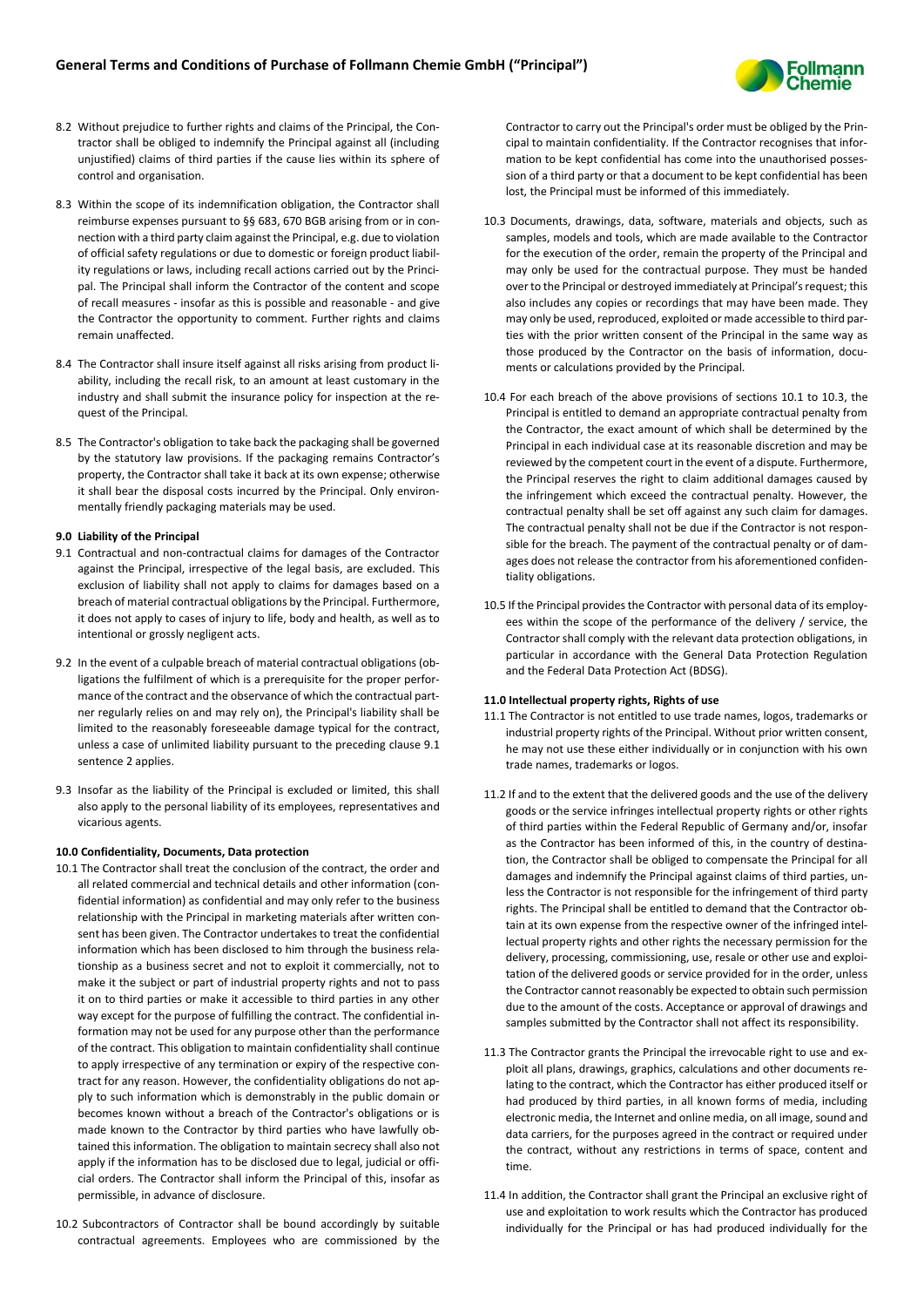

Principal by third parties and shall procure the necessary granting of rights by the third parties for this purpose. Pre-existing rights of the Contractor or of third parties remain unaffected by this.

- **12.0 Change of production, Change of production site, Ability to deliver, Spare parts supply**
- 12.1 If the Contractor intends to change or discontinue its production or to change the production site, it must notify the Principal thereof in writing without undue delay and explain the effects on the goods to be delivered to the Principal in writing. In the event of an intended discontinuation of production, the Contractor must ensure that the goods previously delivered to the Principal can continue to be delivered for a period of at least 12 months after receipt of its notification.
- 12.2 The Contractor is obliged to keep spare parts for the goods delivered to the Principal or the work performed for a period of at least 10 years after delivery / acceptance of the service, unless otherwise agreed in writing. If the Contractor intends to discontinue the production of spare parts for the goods delivered to the Principal or the work performed, clause 12.1 shall apply accordingly.

#### **13.0 Subcontracting of the order, Prohibition of assignment**

- 13.1 The Contractor is not entitled to subcontract the contract or essential parts of it to third parties without the prior written consent of the Principal.
- 13.2 Without the prior written consent of the Principal, the Contractor shall not be entitled to assign its claims against the Principal - in whole or in part - or to have them collected by a third party. If the Contractor assigns a claim against the Principal to a third party without the Principal's consent, § 354 a HGB shall apply.

#### **14.0 Export control and Customs**

- 14.1 The Contractor must comply with all export control regulations of the export control authorities applicable to it and the goods, in particular the embargo regulations of the European Union and the export control and embargo regulations of the USA. The Contractor is obliged to inform and clarify to the Principal in writing as early as possible before the delivery date any obligations to obtain approval for the goods in accordance with the applicable export, customs and foreign trade law of the country of delivery and origin of the goods and for the import and operation of the delivery goods. For this purpose, the Contractor shall provide the following information in particular:
	- Export list number
	- CAS number
	- commodity tariff number
	- origin number
	- Subject to EAR and ECCN number in accordance with US (re-)export control law.

The Contractor is obliged to inform the Principal immediately of any changes to the above information in writing.

- 14.2 If the Contractor breaches its obligations hereunder, it shall bear all damages and other disadvantages incurred by the Principal as a result. This shall not apply if the Contractor is not responsible for the breach of duty.
- 14.3 Details of origin (certificates) and the customs classification of the goods (Combined Nomenclature "CN") requested by the Principal must be bindingly declared before conclusion of the contract and must be enclosed with the delivery of goods. The same applies to proofs of origin under value added tax law for third-country and intra-community deliveries. The documents relating to proofs of origin must be submitted to the Principal at the latest 10 calendar days before the delivery date, documents relating to value added tax at the latest when the invoice is issued. Furthermore, the Contractor undertakes to compensate the Principal for any damage caused by the fact that the declared origin and/or CN code of the goods is not recognised by the competent authority. The

Contractor shall inform the Principal without delay if a delivery is subject in whole or in part to export restrictions under German or any other law.

#### **15.0 Compliance with regulations**

- 15.1 The Contractor is obliged to comply with all laws, ordinances, directives and other regulations applicable to it or the goods / services.
- 15.2 The Contractor is in particular obliged to comply with the recognised rules of technology (in particular DIN Standards, VDE Regulations, VDI Guidelines) and the statutory provisions on product safety in the EU, especially in Germany. The Contractor shall carry out all necessary product inspections (e.g. type tests), issue declarations (e.g. declaration of conformity) and properly affix the necessary markings (e.g. CE Marking).
- 15.3 In order to prevent accidents at work in connection with its goods / services, the Contractor shall take all necessary facilities, instructions and measures which comply with the statutory occupational health and safety provisions, the DGUV Regulations (Accident Prevention Regulations) and the Principal's site regulations.
- 15.4 During the performance of Contractor's obligations with respect to services, the Contractor must comply with the Principal's requirements for occupational safety and health and environmental protection as specified in the contract and observe all valid environmental and fire protection regulations and the German Ordinance on Industrial Safety and Health (BetrSichV) and its supplementary Technical Rules for Industrial Safety and Health (TRBS), the Water Resources Act (WHG), the Ordinance on Installations for Handling Substances Hazardous to Water and on Specialist Companies (AWSV) as well as the Operating Equipment Regulations, which can be inspected at the Principal's project manager's office.
- 15.5 The Contractor is further obliged to comply with the internationally applicable minimum labour standards, in particular all conventions of the International Labour Organisation (ILO) with regard to employee rights, working hours and occupational health and safety as well as all applicable statutory and official provisions.
- 15.6 The Contractor undertakes not to participate directly or indirectly, in any form of bribery or corruption, violation of human rights or discrimination against its employees, forced labour or child labour. The Contractor shall observe the regulations of fair competition, the General Equal Treatment Act (AGG) and the prohibition of discrimination.
- 15.7 The Contractor shall ensure the statutory minimum wage level and social benefits when deploying its or its subcontractors and sub-subcontractors for the execution of contracts with the Principal.
- 15.8 The Principal requires the Contractor to comply with EU laws on environmental and climate protection. The Contractor shall demonstrate a suitable quality and environmental management system for the control of processes and compliance with laws, taking into account recognised safety standards.
- 15.9 The Contractor shall ensure that the goods delivered by him comply with the provisions of Regulation (EC) No 1907/2006 concerning the Registration, Evaluation, Authorisation and Restriction of Chemicals (REACH Regulation). The substances contained in the Contractor's goods are registered as far as required under the provisions of the REACH Regulation, unless the substance is exempted from registration.
- 15.10 If hazardous substances within the meaning of the Hazardous Substances Regulation (Gefahrstoff VO) or products, the use of which cannot exclude the release of such substances, are supplied, the Contractor shall ensure that the Principal receives in due time safety data sheets that comply with the REACH Regulation, which shall be updated in the event of legally relevant changes. Upon request, the Contractor shall promptly provide the Principal with further information required for the compliance with legal requirements and the preparation of documents within the scope of product safety for the Principal.